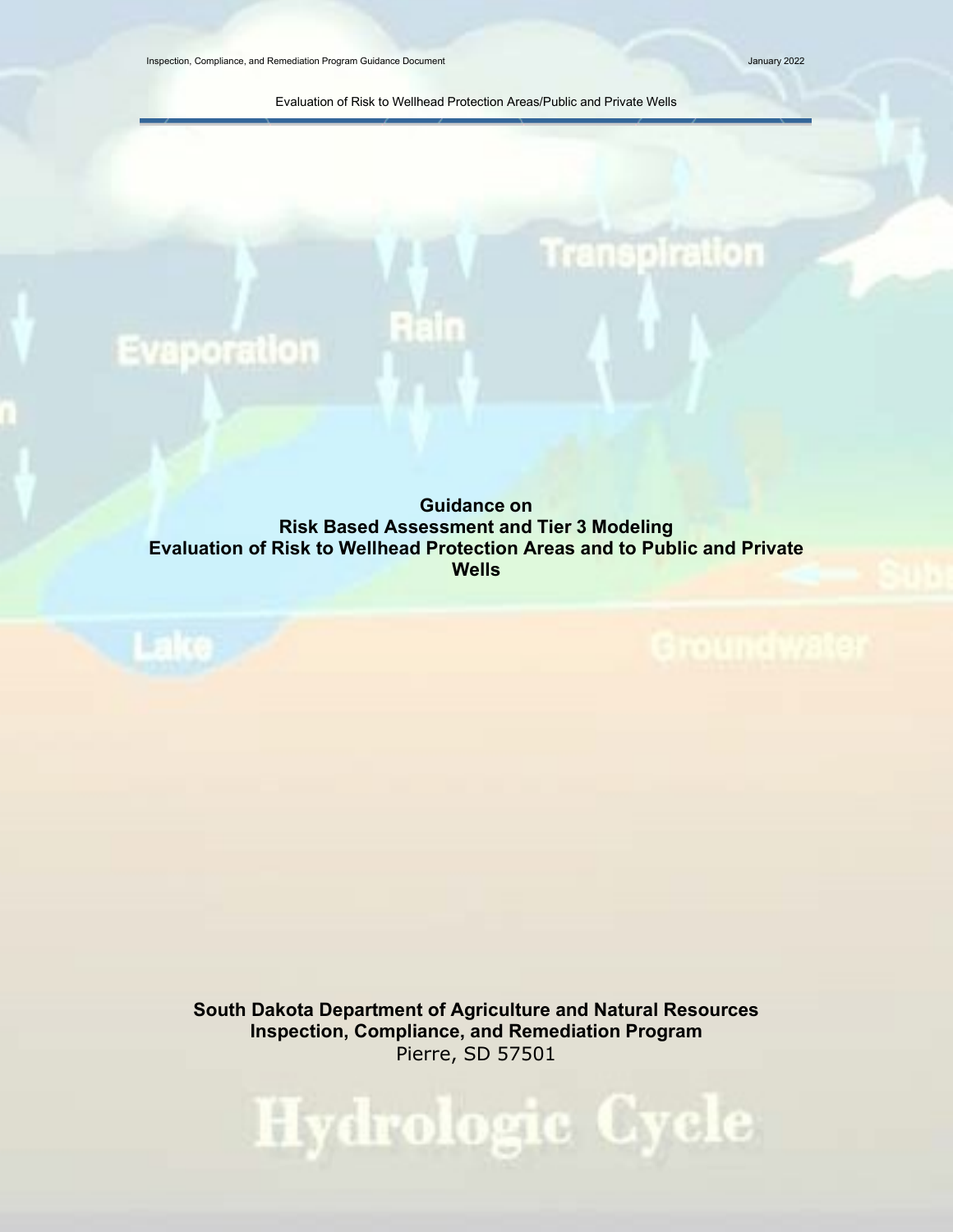Evaluation of Risk to Wellhead Protection Areas/Public and Private Wells

## **Contents**

| Risk to Public/ Private Water Wells in a Confined Aquifer ---------------------4 |  |
|----------------------------------------------------------------------------------|--|
| Risk to Public/ Private Water Wells in an Unconfined Aquifer ----------------- 5 |  |
| <b>Additional Criteria That Must Be Met To Qualify For</b>                       |  |
|                                                                                  |  |
|                                                                                  |  |
|                                                                                  |  |
|                                                                                  |  |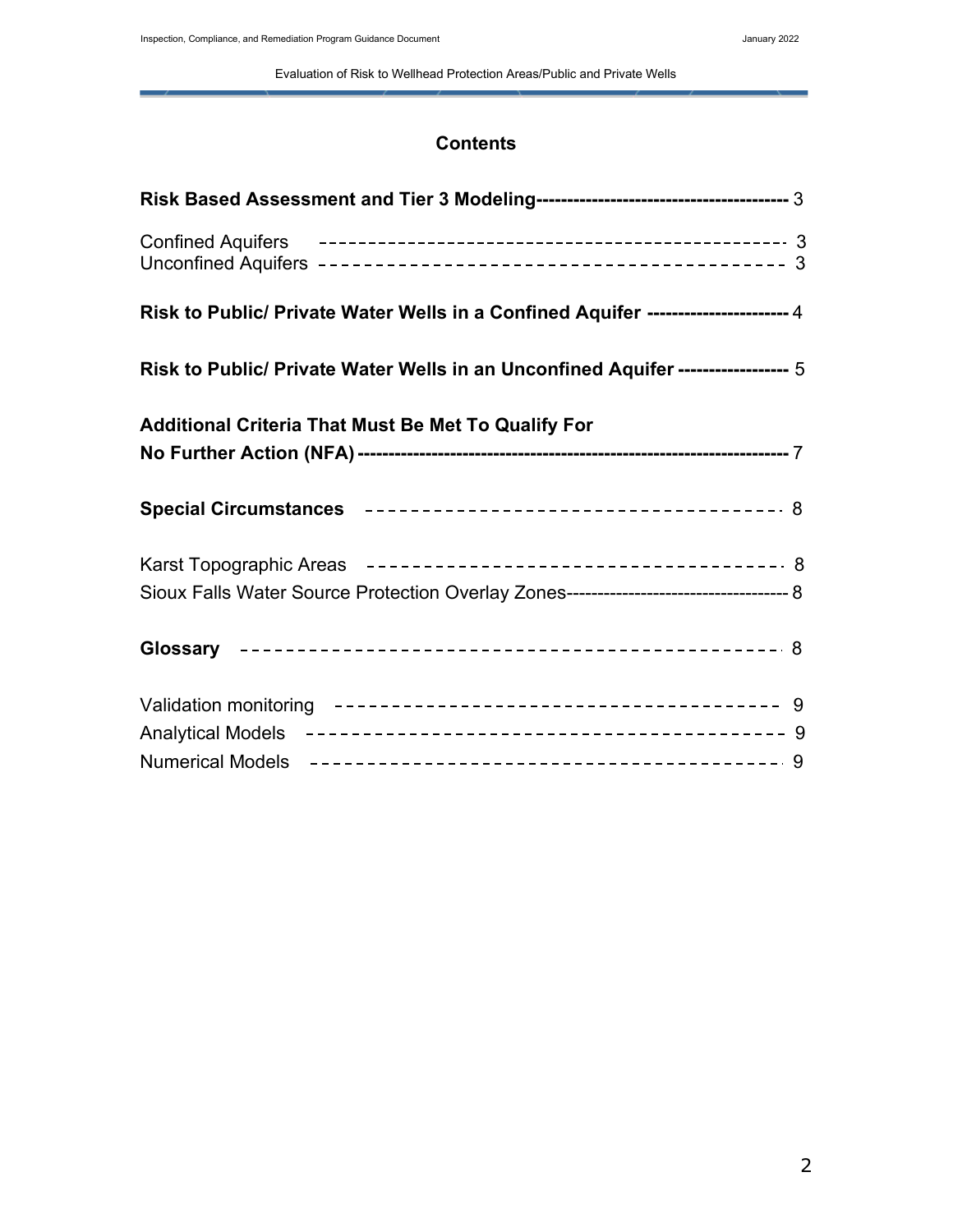Evaluation of Risk to Wellhead Protection Areas/Public and Private Wells

## **Risk Based Assessment and Tier 3 Modeling**

The South Dakota Department of Agriculture and Natural Resources has recently developed guidance on how to evaluate the risk to public and private wells and also to clarify the Tier 2 risk-based assessment and the Tier 3 modeling requirements at aquifer sites including wellhead protection areas.

Tier 3 modeling can be done at release sites where Tier 2 risk-based assessment has been done and identified presence of public or private wells.

The initial consideration for evaluating potential risk to the public and private wells in the area of a release site is the vulnerability of the underlying aquifers. For purposes of this guidance, the following criteria will be used to define confined and unconfined aquifers:

- A confined aquifer is an aquifer more than 50-feet below the land surface with more than15-feet of low permeability material (confining layer).
- An unconfined aquifer is an aquifer within 50-feet or less below the land surface with 15-feet or less of low permeability material (confining layer).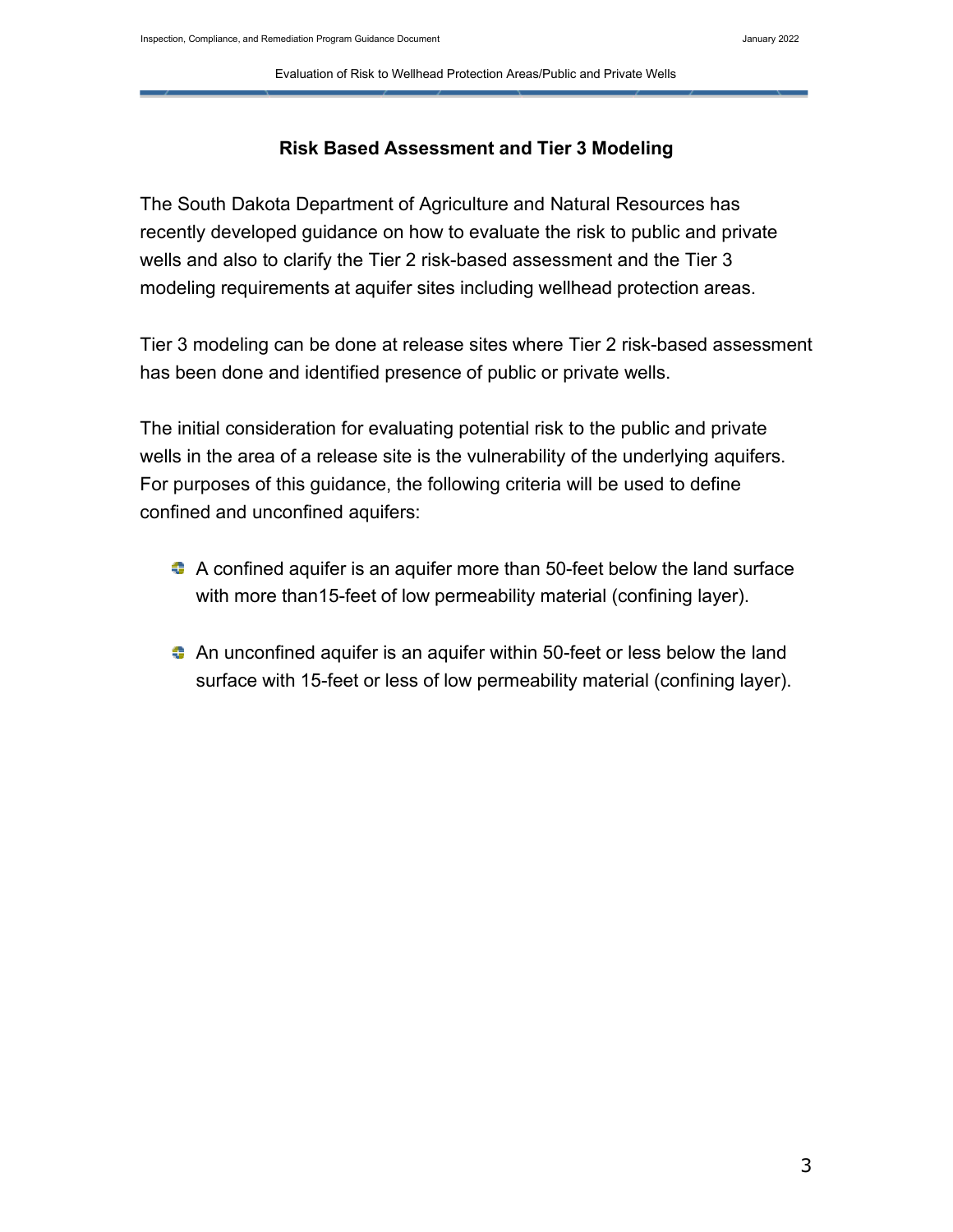## **Risk to Public and Private Wells in a Confined Aquifer:**

- As part of the Tier 2 risk based assessment, DANR will require that a search be conducted for public and private drinking water wells within a 500-feet radius of the spill site. In most cases the well search will involve requesting well records from city officials and DANR Water Rights program. However, in some cases it may be necessary to solicit information from individuals in the area of the release site to determine if there are unregistered private water wells.
- $\bullet$  If no public or private well is found within the 500-feet radius, the site may qualify for No Further Action (NFA) consideration (see additional criteria for NFA).
- $\bullet$  If a public or private well is found within the 500-feet radius, further assessment must be done to gather information regarding the conditions of the well casing and the sealing. In most cases the well construction information will be obtained from city officials and DANR Water Rights program. If the well is constructed according to the Water Rights well construction standards, the contaminants may not be able to penetrate the well through the sealing and casing. In this case, an analytical modeling may be used to determine the vertical movement of the contaminants to demonstrate the contaminants will or will not reach the confined aquifer.
- **■** Site may qualify for No Further Action consideration if modeling shows there is no risk to the confined aquifer/well (see additional criteria for NFA).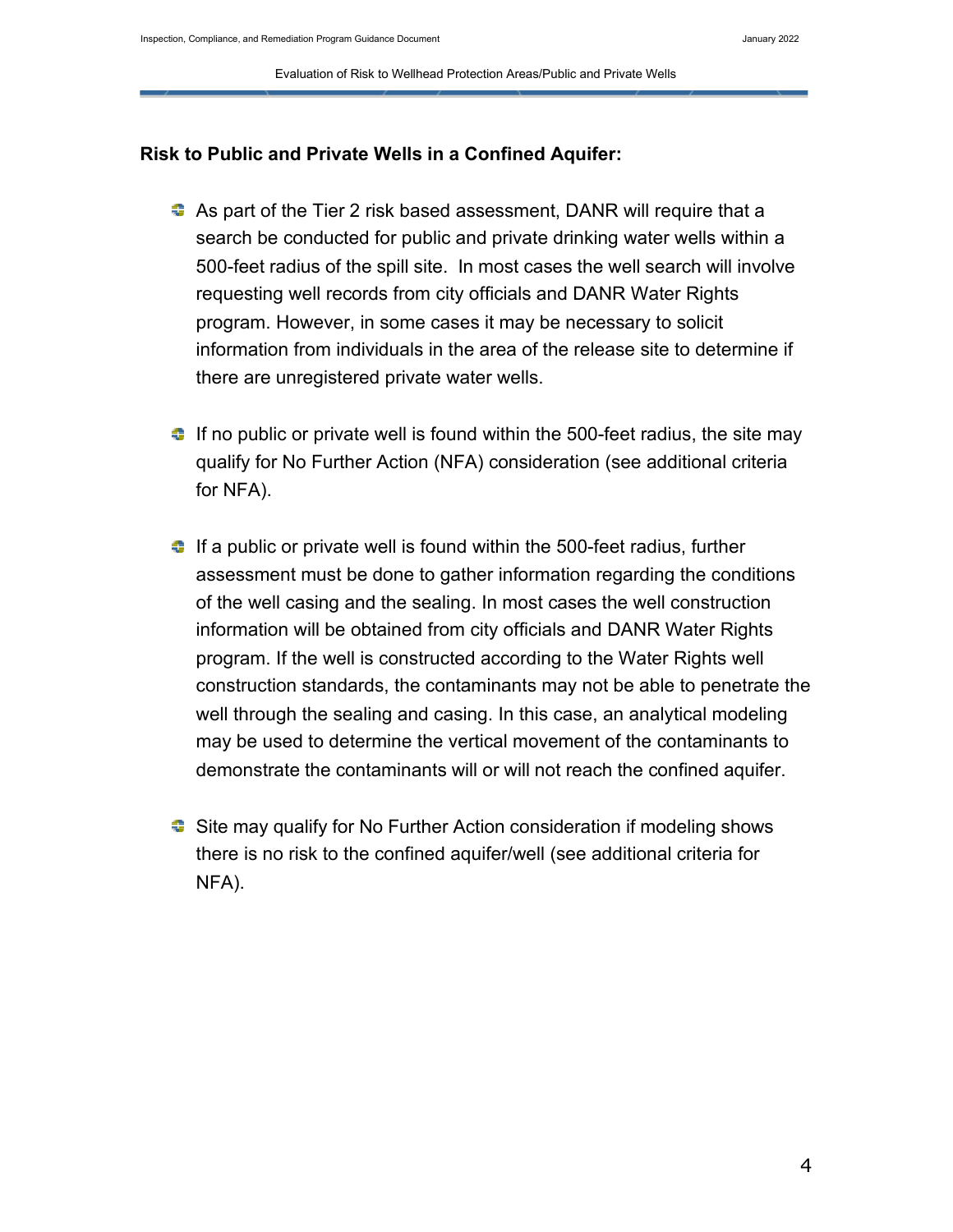#### **Risk to Public and Private Wells in an Unconfined Aquifer:**

- As part of the Tier 2 risk based assessment, DANR will require that a search be conducted for public wells within one mile radius around the spill site, criteria for Wellhead Protection Areas (WHPA) Zone A.
- $\blacksquare$  If no public well is found within one mile radius around the spill site or the site is not within the delineated WHPA Zone A, the site may qualify for No Further Action consideration provided there is no private well located within the 500-feet radius of the site (see additional criteria for NFA).
- $\bullet$  If a private well is located within the 500-feet radius, an analytical model may be used as part of the Tier 3 modeling to show the contaminants will or will not impact the private well.
- $\bullet$  If a public water well is found within the one mile radius around the spill site or the site is within the delineated WHPA zone A, the radius of influence or cone of depression of the public water well must be determined as part of the Tier 3 modeling. (In some cases depending on the boundary conditions, it may not be necessary to determine the radius of influence/cone of depression of the public water well. For example presence of a major river between the release site and the public well.)
- $\bullet$  The radius of influence/cone of depression of the public drinking water well must be determined by using the Visual MODFLOW software or other departmental approved numerical model. In some cases it may not be necessary to use Visual MODFLOW, if the department determines an analytical solution can be used.
- $\bullet$  If the site is not within the determined radius of influence/cone of depression of the public water well, the site can qualify for Tier 3 fate and transport modeling.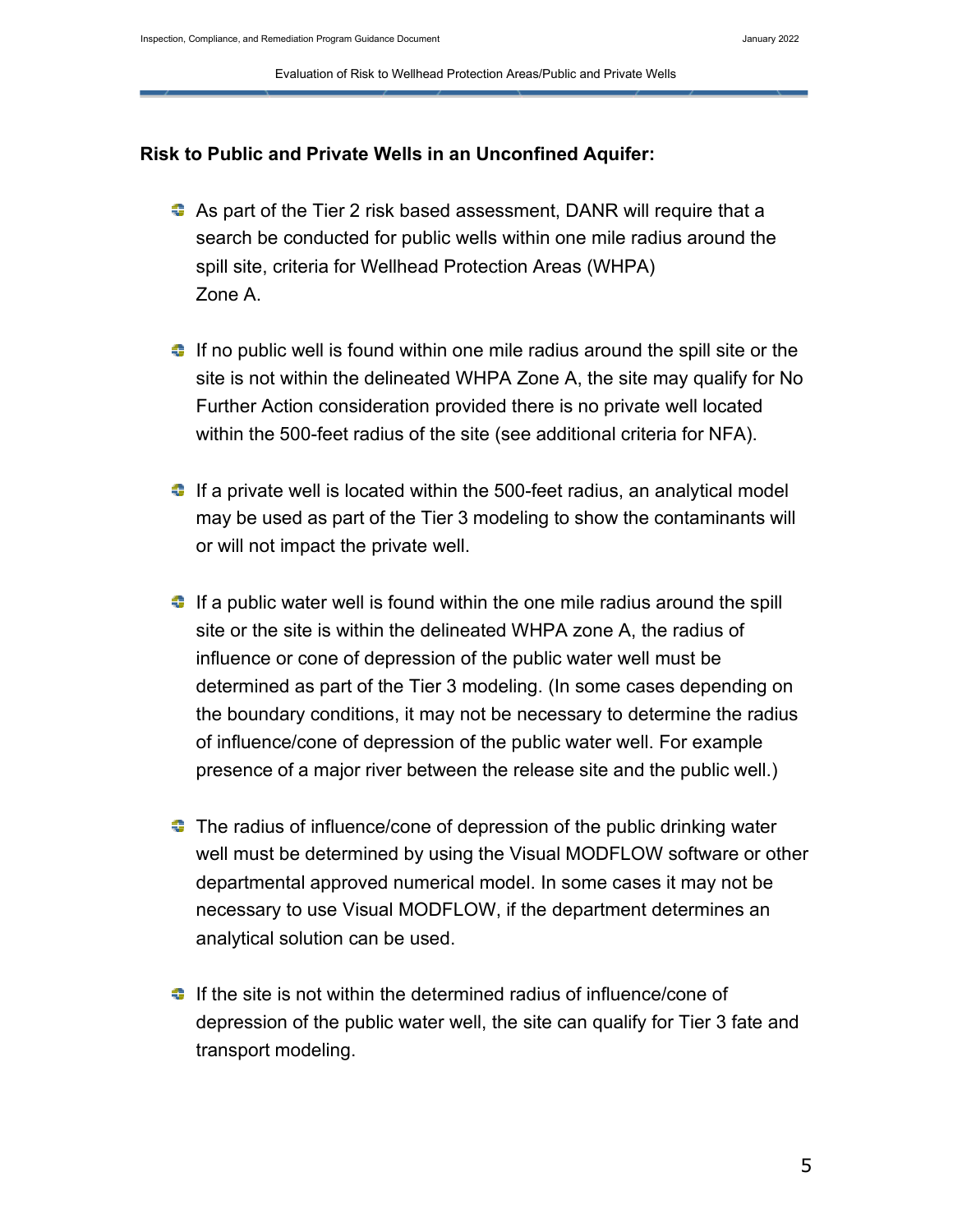With department approval, it can be acceptable to use an analytical model for Tier 3 fate and transport modeling. If the analytical model with assumed conservative aquifer characteristics shows contaminant can impact the well, the responsible party (RP) can either do the clean up or use more sophisticated numerical model (Visual MODFLOW) with the site specific aquifer characteristics.

≎

- $\blacksquare$  If DANR is concerned about the immediacy of impact, the consultant will calculate the time of travel (TOT) for the pollutants to reach the well as if there was no active remediation occurring.
- Corrective action must be adequate to reduce or eliminate the risk to the wells.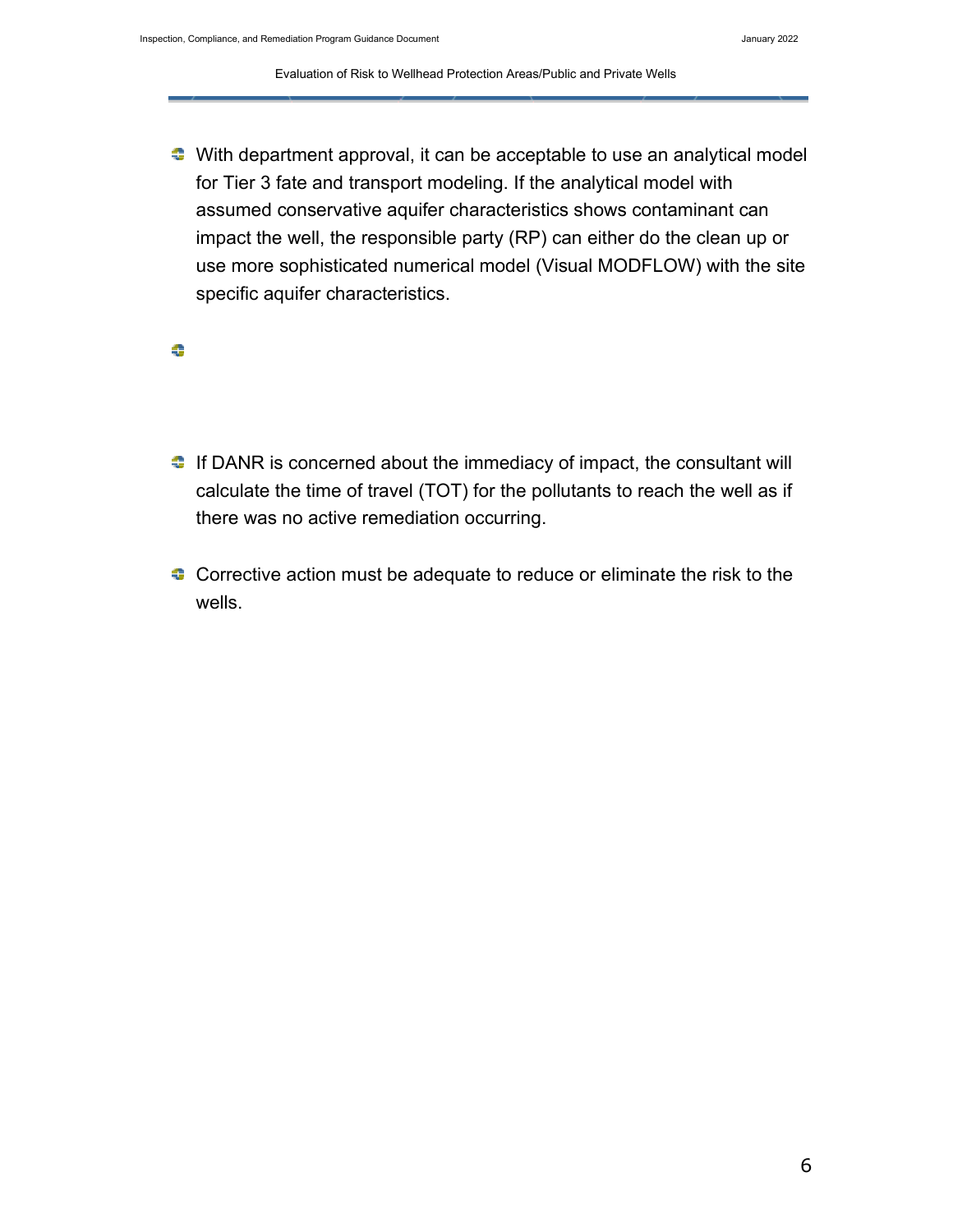# **Additional Criteria That Must Be Met To Qualify For No Further Action (NFA):**

- **The sources of contamination (leaky tanks, lines, dispensing islands and** associated product saturated soil, and contaminated backfill) must have been removed if possible (DANR is aware that in some cases it may not be possible to remove them).
- No on going release is occurring and free phase product has been removed to the extent practicable.
- $\bullet$  The site must have been in validation monitoring phase for at least 2 years.
- **The ground water contamination plume is shrinking or stabilized.**
- $\bullet$  There is no risk to structures or underground utilities as determined by the Tier 2 site assessment and agreed to by DANR.
- $\blacksquare$  Tier 3 modeling must be approved by DANR.
- $\bullet$  In the event a well other than a well used for drinking purposes has the potential to be impacted by the petroleum contaminants, the department may direct the responsible party (RP) to conduct an analysis of the contaminants, the use of the well, and the contaminant's potential impacts on human health and environment. The department will determine if further cleanup or monitoring is needed or if the case can receive no further action status.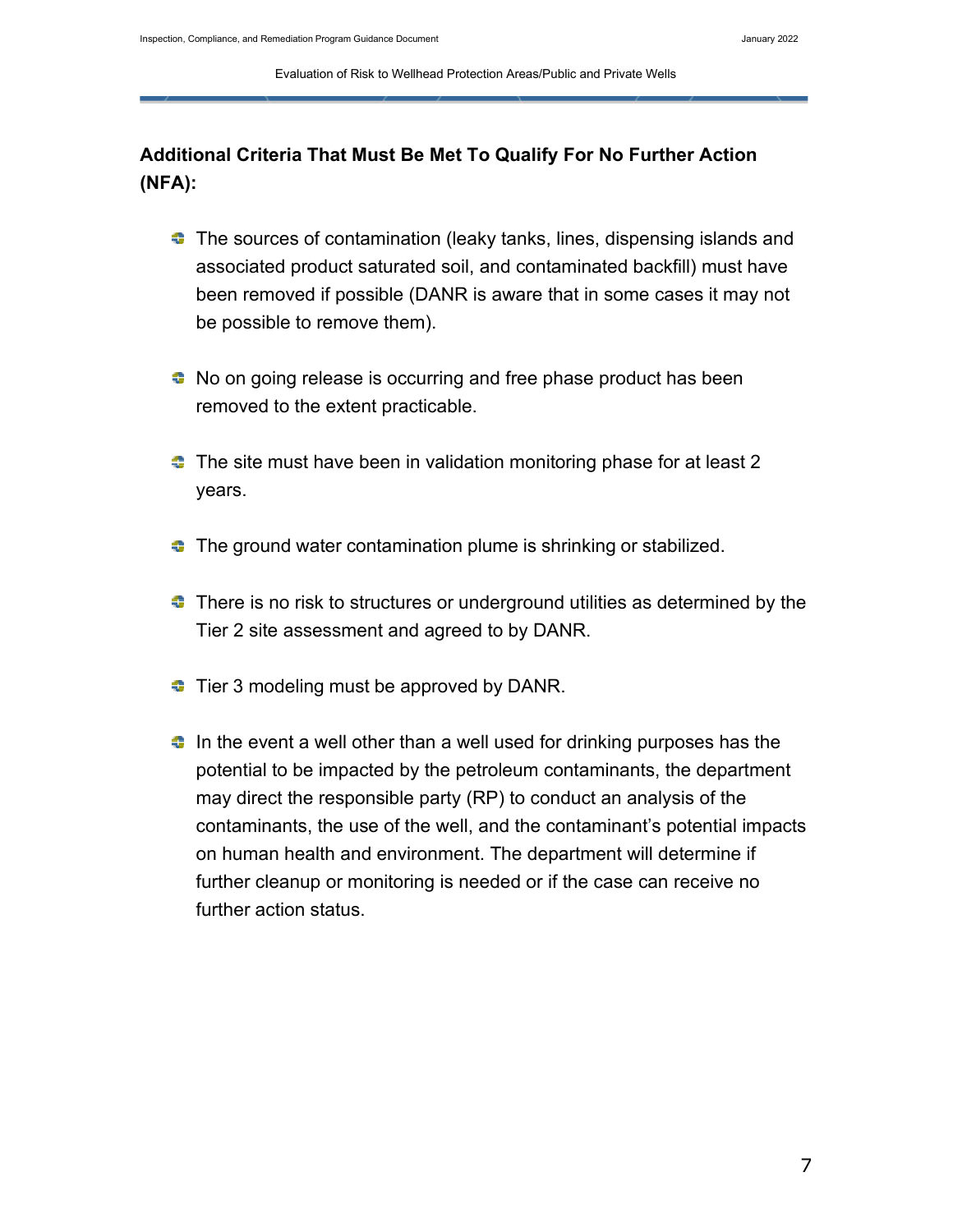## <span id="page-7-0"></span>**Special Circumstances:**

**■** Sites located within the karst topographic areas (western South Dakota) or within the quartzite (eastern South Dakota) or the surface water intake areas will be looked at on a case by case basis.



**The Sioux Falls Water Source Protection Overlay Zones are different from** any other wellhead protection areas. The majority of the city wells are located to the north of Russell Street and the future well field expansion will be in the Skunk Creek aquifer to the north of the city. Therefore, sites located south of Russell Street can receive a standard "No Further Action" status without performing a complete Tier 3 assessment.